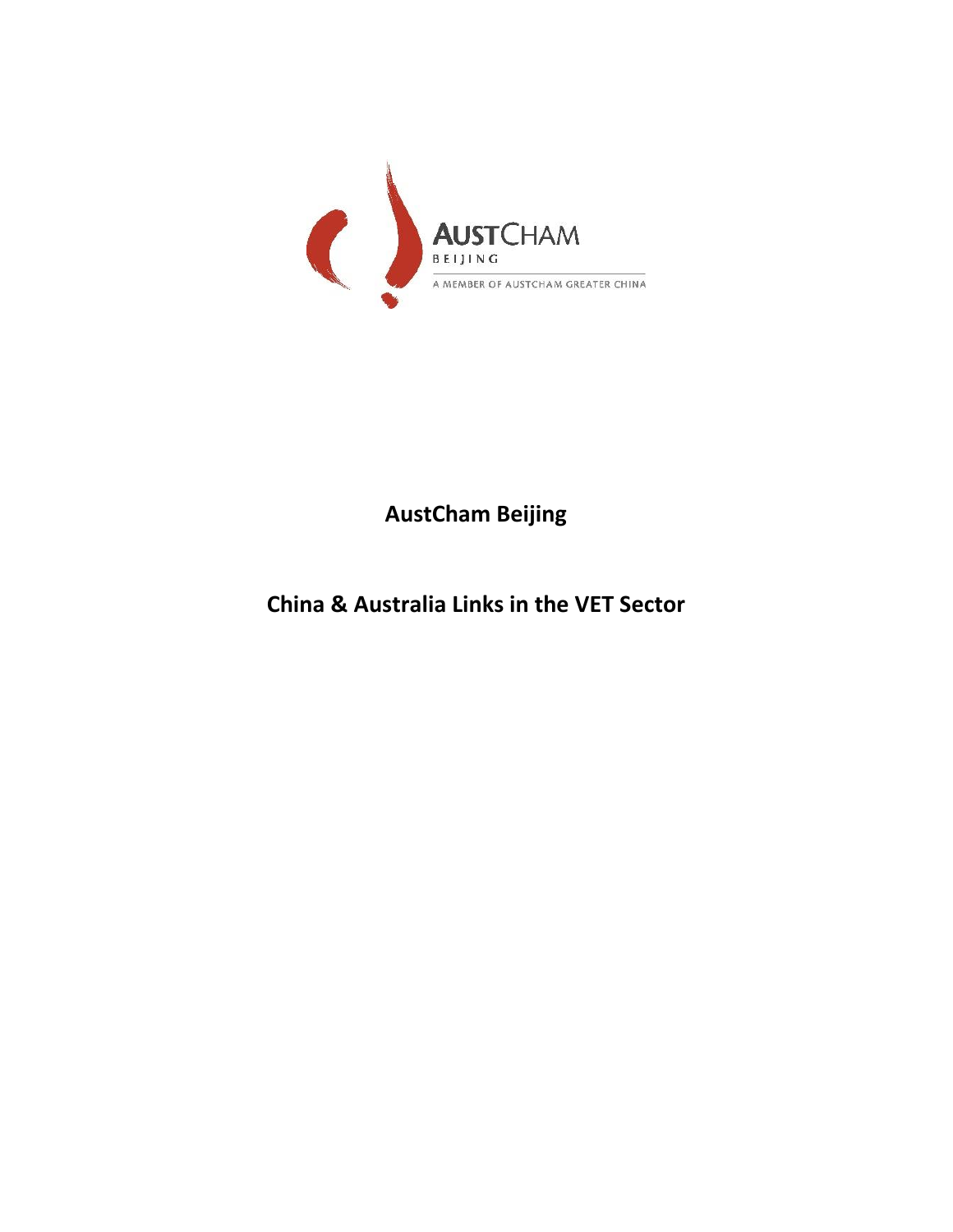## **Overview: China & Australia Links in the VET Sector**

China, by many measures, is Australia's most important partner in International education. China is by far Australia's largest market for offshore delivery, representing three quarters of the market in Vocational Education and Training (VET) alone in 2012, and Australia enrols more Chinese VET students than any other country in 'twinning' and joint qualification courses – 42,500 Chinese students in China colleges and polytechnics in 2014 (AEI)..<sup>1</sup> The increased policy driver of China's MOE for articulation pathways from school, to VET and higher education, and interest in competency training, directly relates to the AusAID \$20M VET capacity building project commissioned in Chongqing (2004-07).

China's continued economic growth will be dependent on China further developing a skilled productive workforce who can participate more effectively in high value adding industries. This presents a significant opportunity for the Australian private and public VET sector.<sup>2</sup>

A Memorandum of Understanding (MoU) on Cooperation in Education and Training between the Governments of Australia and the PRC Ministry of Education (MoE) was signed in December 2002 and renewed in 2009. In 2011 a Joint Working Group on Education and Training Cooperation was established comprising Chinese and Australian officials committed specifically to deepening understanding of each other's VET systems and explore further collaboration on excellence in quality assurance to assist in the mutual development of highly skilled workforces in both countries. China's *National Plan for Education Reform and Development 2010–2020* seeks improvements in educational participation at all levels and identifies broad reforms to promote international exchange and cooperation.

At a public tertiary education level, both the universities ('UA') and TAFE Directors Australia ('TDA') have continued for some eight years with annual mentoring university and college leadership programs, commissioned through the China MOE. In 2014, TDA joined with the China Institute for Vocational and Technical Education (CIVTE) to establish a China Australia Centre for Skills Excellence, with the MoU witnessed by the Minister for Trade and Investment, Hon Andrew Robb AO MP, during the Australia Week in China (April, 2014). As part of strategic research on emerging VET issues, the Centre will commission a survey during 2015 to survey employment outcomes for alumni from past years of Australian VET qualifications, profiling students across China's top 100 public VET colleges and polytechnics. Australian industry will be invited to collaborate with the joint research, across the industry segments of training.

 $\overline{a}$ 

<sup>1</sup> 2012 Delivery of VET Offshore Report, Australia Education International, Department of Education

<sup>2</sup> 2013 China Country Brief, Australia Education International, Department of Education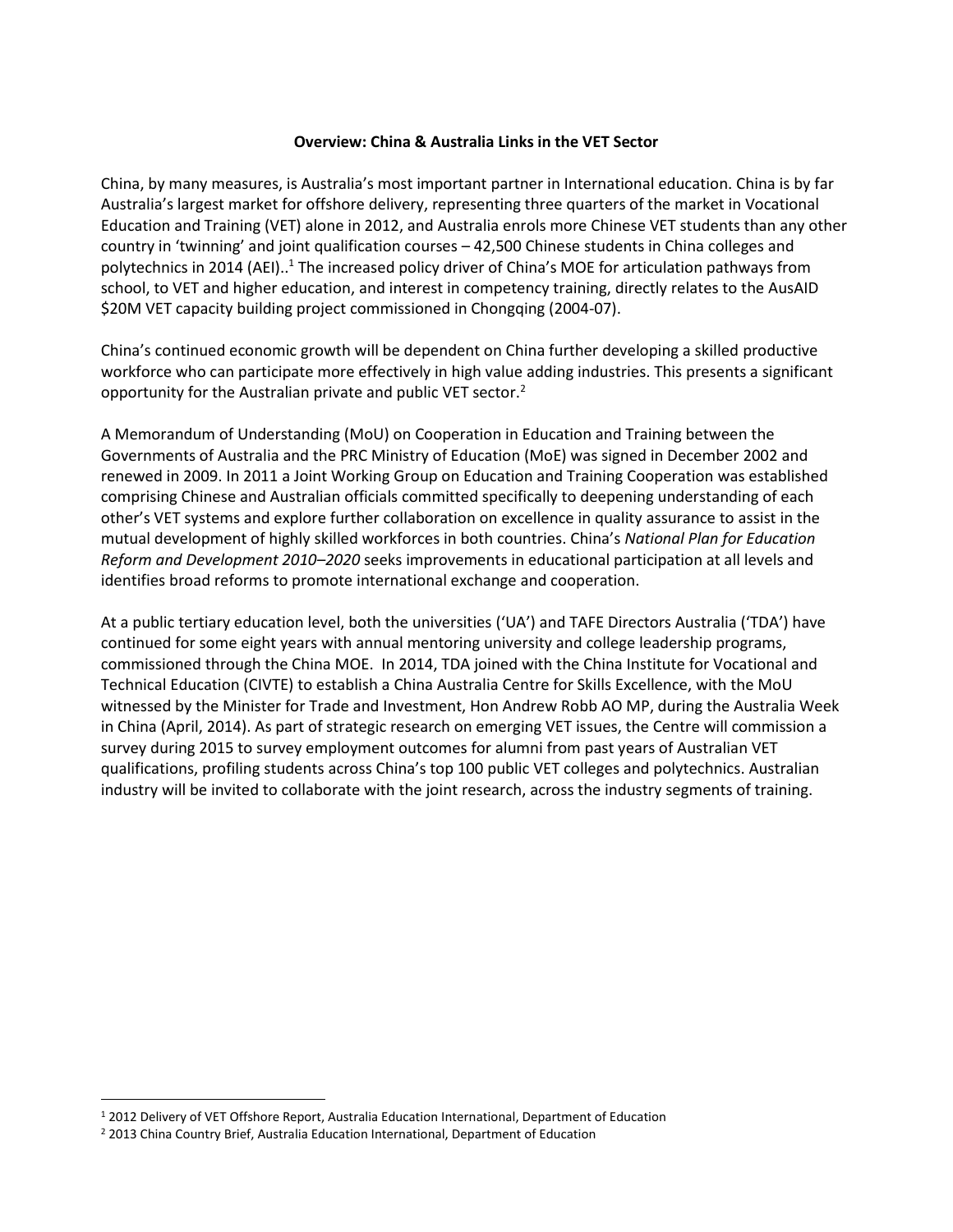## **Issues facing TAFE in China**

Vocational education and training is undergoing a rapid transformation in China, with the central government identifying skills training as a major priority over the next five years. At the same time, Australian TAFE institutes will seek to further expand their dominant profile in Chinese colleges and polytechnics, with high value programs, and specialised academies and public/private joint ventures to maximise market penetration. New governance arrangements for Australia's 58 TAFE's, each with statutory authorities with individual procurement capacities, will further open Australian industry joint collaborations with TAFE.

It is expected that the vocational education and training system in China will move to a more competency based system of skills training, supported by a more cohesive qualifications framework. Moreover, the policy of the MOE to invite up to 600 Chinese universities to become applied technologic and science institutions, or polytechnic universities will further open this market. This creates significant opportunities for TAFE to provide high level consultancy services in these areas, however, a number of other countries have also identified these opportunities, particularly Germany, United Kingdom, Canada, Singapore and Korea.

Australia is in a strong position to build on long standing cooperation at both a Government and education provider level, however, a more consolidated approach to promoting expertise in post-secondary education is required.

## **Issues facing ACPET in China:**

In recent years, engagement by the Australian Council for Private Education and Training (ACPET) with China has moved from being primarily focused on VET to take into consideration the key issues for the private higher education and English language learning sectors. This is reflected in the growing interest members are showing in working in China.

Despite decades of positive cooperation with China including student and staff exchanges, VET capacity building projects, articulation arrangements with Chinese universities and large numbers of Chinese students enrolling with Australian private education and training providers, there is still no formal recognition of Australia's private sector by the Chinese Ministry of Education.

It is believed that the omission of the private tertiary sector from The Supervision and Management of Cross-border Higher Education Information Website of the MoE (known as the 'JSJ list') was an oversight at the time that Australian institutions were added to the list. The 2014 ACPET delegation to China got recognition from the MoE that exclusion from the JSJ list was a barrier to quality VET providers extending partnerships with potential new Chinese institutions.

The MoE now recognises that formal recognition of high quality providers in the private sector would facilitate the establishment of joint programs between Chinese and ACPET members. This will in turn enhance higher education, VET and ELICOS studies for Chinese students, the exchange of quality assurance and standards mechanisms, and reciprocal student and staff exchanges.

ACPET also wishes to acknowledge that China has established mechanisms to have Australian higher education qualifications increasingly recognised and a number of ACPET members have used these mechanisms to gain recognition of their higher education qualifications.